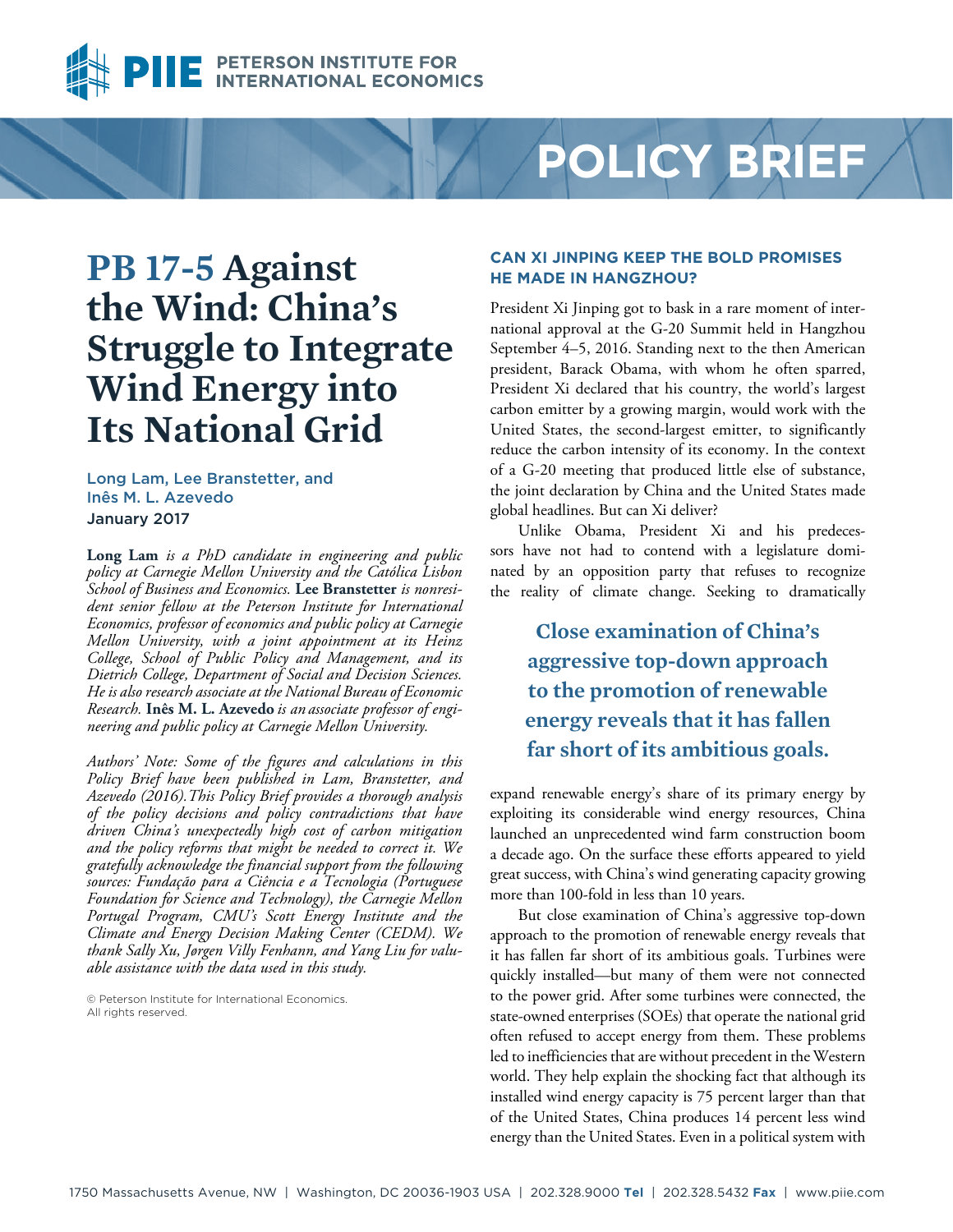**Table 1 Primary energy consumption in China, by fuel source, 2007–14** (million tonnes of oil equivalent)

| <b>Fuel source</b>   | 2007           | 2008          | 2009          | 2010           | 2011          | 2012         | 2013         | 2014         |
|----------------------|----------------|---------------|---------------|----------------|---------------|--------------|--------------|--------------|
| Oil                  | 369.3 (17.3)   | 376.0 (17.0)  | 388.2 (16.8)  | 437.7 (17.7)   | 460.0 (17.2)  | 482.7 (17)   | 503.5 (17)   | 520.3 (18)   |
| Natural gas          | 65.6(3.1)      | 75.6 (3.4)    | 83.2(3.6)     | 99.4 (4.0)     | 121.4 (4.5)   | 136.0 (5)    | 153.7(5)     | 166.9(6)     |
| Coal                 | 1,573.1 (73.7) | ,598.5 (72.2) | (72.6) 679.0. | 1,740.8 (70.4) | ,896.0 (70.8) | 1,922.5 (69) | 1,961.2 (68) | 1,962.4 (66) |
| Nuclear              | 14.1(0.7)      | 15.5(0.7)     | 15.9(0.7)     | 16.7(0.7)      | 19.5(0.7)     | 22.0(1)      | 25.3(1)      | 28.6(1)      |
| Hydro                | 109.8(5.1)     | 144.1 (6.5)   | 139.3 (6.0)   | 163.4 (6.6)    | 158.2 (5.9)   | 197.3 (7)    | 208.2(7)     | 240.8(8)     |
| Non-hydro renewables | 1.9(0.1)       | 3.6(0.2)      | 6.9(0.3)      | 13.1 (0.5)     | 24.6(0.0)     | 33.8(1)      | 46.1(2)      | 53.1(2)      |
| Total                | 2,133.7        | 2,213.3       | 2,312.5       | 2,471.2        | 2,679.7       | 2,794.5      | 2,898.1      | 2,972.1      |

Note: Figures in parentheses indicate percentage of total annual consumption. *Source*: Data from BP (2015).

a strong centralized government, China's push for renewable power faltered in the face of entrenched interests, weak incentives, and conflicting policy priorities.

After accounting for the cost of building wind capacity that was not effectively utilized by the national grid, the cost of wind energy in China in the mid-2000s was twice as high as projected. A decade later costs had declined, but they were still 50 percent above projections. Consequently, the cost of carbon mitigation by replacing coal-generated electricity with wind energy has been four to six times higher than official estimates.

In Hangzhou President Xi reiterated China's commitment to further expand its renewable energy generation capacity. But China's struggle to use the capacity it has already built has intensified as growth in electricity demand has slowed, coal-fired power plants have been forced to contend with widespread excess capacity, and a global coal glut has raised the price of carbon mitigation. Without further policy reform, China will find it difficult to make good on the ambitious promises made by its leader in Hangzhou.

A nationwide cap-and-trade program could bring the divergent interests that have hindered China's progress into much better alignment. Such a system can help foster progress toward meeting China's climate change goals only if the price set on carbon emissions is high enough to force a shift away from cheap coal—something that would require official willingness to raise energy prices at a time of weak demand and pervasive overcapacity in China's energy-intensive industries. Over the past decade, whenever environmental goals have clashed with the perceived need to support economic growth, the latter has usually won out. Given President Xi's ambitious economic growth targets for the rest of his expected two terms, the tension between growth and clean energy is likely to persist.

#### **CHINA'S WIND ENERGY BOOM**

Increasingly intensive use of its abundant domestic supplies of coal made China the world's largest emitter of greenhouse gases by the mid-2000s. The environmental consequences of rapidly expanding coal use in domestic thermal power generation and energy-intensive manufacturing became increasingly apparent to China's own population and to foreign visitors. China responded with an aggressive embrace of alternative energy. Passage of the Renewable Energy Law in 2005 signaled the central government's strong commitment to the rapid development of renewable energy in China. The State Council, China's most powerful governmental body, codified that commitment into extremely ambitious renewable energy targets. The National Development and Reform Commission (NDRC) called for renewable energy sources (including hydropower, wind, and solar) to account for 10 percent of China's primary energy consumption by 2010 and 15 percent by 2020 (NDRC 2007). When these goals were set, total renewable energy sources accounted for only about 6 percent of primary energy consumption, and almost all of that 6 percent came from hydropower (table 1).

From the outset it was clear that wind energy would play an especially central role in meeting these targets. China's geography provides it with significant wind resources. The central government's embrace of renewable energy thus set into motion the greatest construction boom in the history of the global industry. In less than a decade, China went from having virtually no wind power capacity to being in the global forefront (figure 1). In 2001 it had only a little more than 400 MW of cumulative installed capacity; by 2010 its capacity had expanded by more than 100-fold, to 44.7 GW, allowing China to surpass the United States as the country with the most installed wind capacity (GWEC 2012). By 2014 China's wind energy installed capacity outstripped that of the United States by some 75 percent.

China's rapid wind energy build-out has been lauded by green energy advocates (such as Thomas Friedman) and received favorable reviews from serious academic studies (such as Lewis 2013). US trade officials and foreign wind turbine producers were less impressed. Notice 1204, a rule promulgated in 2005 as part of the Renewable Energy Law, required that at least 70 percent of wind turbine components supported by the law had to be manufactured in China—a clear violation of World Trade Organization (WTO) rules.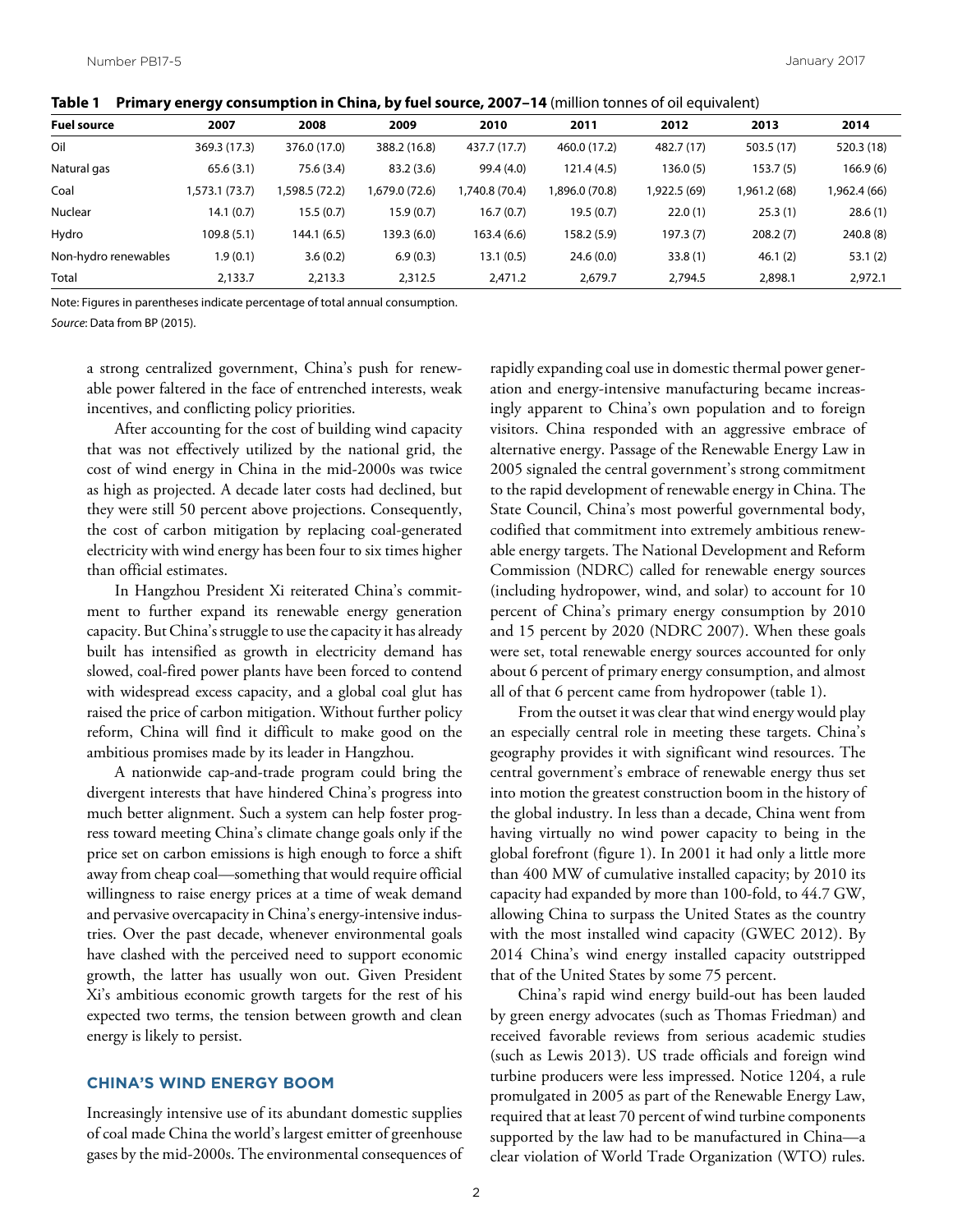#### **Figure 1 Installed capacity and electricity generation from wind in China and the United States, 2005–14**



#### **a. Cumulative capacity installed**







*Source:* Lam, Branstetter, and Azevedo (2016). © IOP Publishing Ltd.

In 2004 indigenous firms and Sino-foreign joint ventures accounted for only 17 percent of national installed capacity. To take advantage of China's ambitious wind farm development program while meeting its requirement for local manufacturing, Western firms scrambled to transfer technology to Chinese affiliates and local joint venture partners. Other Chinese government programs that subsidized research and the licensing of foreign technology supported these efforts. When the US government threatened to file a WTO case against China's local content requirements, China quietly dropped them.<sup>1</sup> By the time the legal requirement was formally rescinded, however, indigenous firms and Sino-foreign joint ventures dominated the Chinese market. The biggest wind farm build-out in history was supplied overwhelmingly with domestic equipment.2

<sup>1.</sup> Keith Bradsher, "To Conquer Wind Power, China Writes the Rules," *New York Times*, December 14, 2010, www. [nytimes.com/2010/12/15/business/global/15chinawind.](www.nytimes.com/2010/12/15/business/global/15chinawind.html?pagewanted=all) html?pagewanted=all (accessed on July 12, 2012).

<sup>2.</sup> The Chinese were not alone in seeking to keep out foreign wind energy equipment. In 2012 the United States levied antidumping duties on Chinese and Vietnamese manufacturers of wind turbine towers. In 2014 Australia imposed antidumping duties on imports of wind towers from China and South Korea. Trade duties have arguably played less of a role in distorting trade in wind energy equipment than in the solar PV sector, however. Because utility-scale wind turbines are so large that key components do not fit easily into containers or cargo vessels, equipment tends to be manufactured in the country or region in which it is used. Foreign direct investment has generally been a more important channel of globalization than exports (Kirkegaard, Hanemann, and Weischer 2009). The situation is quite different in the solar PV sector, where escalating duties on solar PV modules and key inputs distort trade flows.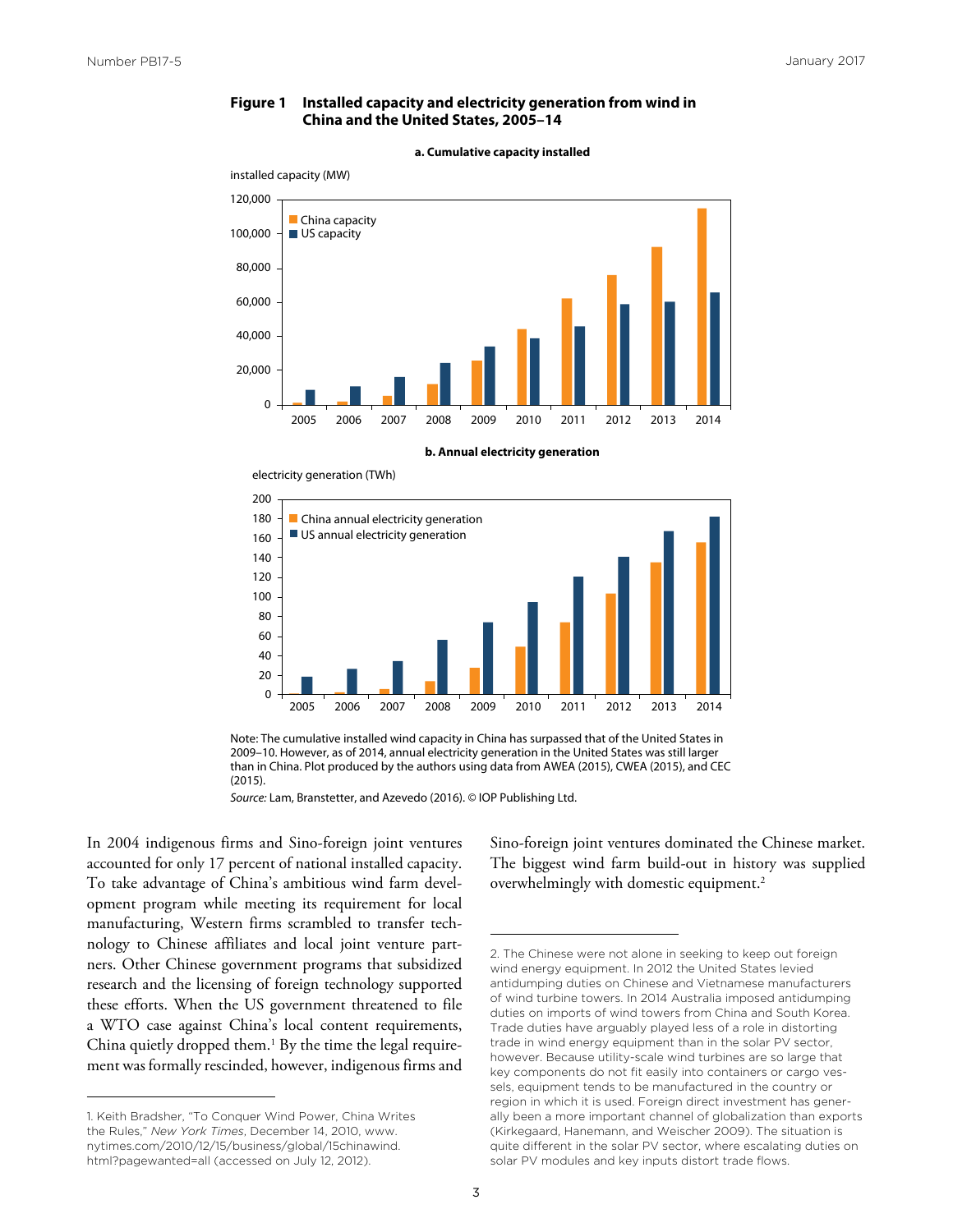China's use of wind energy capacity has lagged far behind installation—to an extent that is without parallel in the industrial West, as shown in figure 1. Indeed, a large share of China's massive installed base of wind energy is

## **China's use of wind energy capacity has lagged far behind installation—to an extent that is without parallel in the industrial West….**

supplying little or no power to the national grid. If China were to connect all of its wind turbines to the grid and put them to full use at a 22 percent capacity factor, it would increase its generation of electricity from wind by almost 40 percent—equivalent to installing 32 GW of new capacity.

#### **HASTE MAKES WASTE: WHY IS CHINA'S UTILIZATION OF WIND ENERGY CAPACITY SO LOW?**

#### **Failure to Connect**

China doubled its installed capacity every year between 2006 and 2010. However, 25–31 percent of its installed capacity remained offline between 2006 and 2008, and the situation was even worse in 2010, when 34 percent of installed capacity went unused. That fraction has declined sharply since, but it remains much higher than in Western countries, where almost all capacity is used.3

Failure to connect generating capacity to the grid reflects both geography and the divergent interests that exist within China's energy system. Much of China's wind resources are concentrated in areas far from the electricity demand centers of its eastern seaboard, and the current grid has limited capacity to carry this energy to industrial centers (Wang, Yin, and Li 2010; Li, Hubacek, and Siu 2012; Li, Li, and Feng 2014; Pei et al. 2015; Zhao et al. 2016). Responsibility for building out that transmission infrastructure lies with two giant stateowned grid companies that manage China's national grid, whose interests have sometimes diverged from the goals of the Renewable Energy Law (Kahrl and Wang 2014).

The group of (mostly) SOEs that operates power generating plants is administratively separate from the two SOEs that manage the grid. The power generators responded enthusiastically to the central government mandate to build out wind generating capacity, because they had every reason

to believe that they would be quickly rewarded by drawing on the preferential access to finance they have long enjoyed. The State Electricity Regulatory Commission (SERC) (whose functions were later folded into the National Energy Administration) set up a mandatory connection and purchase requirement for grid operators as well as a priority dispatch system under which renewable generators are given priority in the dispatch sequence. These steps seemed to ensure that new wind energy capacity would be quickly connected and utilized.

Following the lead of Western Europe, China also established feed-in tariffs, to encourage the generation of renewable power. The feed-in tariff system in effect by the late 2000s had four tiers for wind energy generation, ranging from RMB510 to RMB610 per megawatt hour (MWh) (about \$80–\$100), depending on the region's wind resources and electricity demand (Schuman 2010). These payments were similar in value to those in effect in Western Europe and seemed to justify aggressive investment by generation companies. To help pay for the costs of the new programs, the NDRC levied a RMB1/MWh surcharge on consumers (NDRC 2006), which was later gradually increased to RMB8/MWh (about \$1.30).<sup>4</sup> SERC and the NDRC created an interprovincial equalization program through which grid companies that owed more to green energy providers than they had collected through surcharges could draw on the excess surcharges collected in other provinces (Schuman 2012).

#### **Tilting at Windmills: Renewable Energy Mandates versus the Grid Companies**

The wind farm construction that ensued suggests that power generators and their financiers saw these policies as very credible. Implementation problems arose almost immediately, however. SERC, the regulatory agency putatively in charge of the electricity and power industry, ordered the grid companies to make whatever investments were necessary to quickly connect new wind energy capacity to the grid and to integrate tens of gigawatts of new, intermittent sources of green energy, often located thousands of miles from demand centers. The grid companies dragged their feet in complying with their mandate to connect, and none of them paid any financial penalty for doing so.<sup>5</sup> Even when wind farms

<sup>3.</sup> Western developers normally begin working with a distribution utility or transmission system operator to obtain access to the electric power grid early in the wind farm development process, often before construction of the wind project.

<sup>4.</sup> Leonora Walet, "China Clean Energy Shares Climb on [Surcharge Increase," Reuters, December 1, 2011, www.reuters.](www.reuters.com/article/2011/12/01/us-cleanenergy-shares- idUSTRE7B00FI20111201) com/article/2011/12/01/us-cleanenergy-shares- idUSTRE7B-00FI20111201 (accessed on March 30, 2013).

<sup>5.</sup> In the United States or Western Europe, financial institutions do not finance the construction of wind farms unless the installation can be easily and quickly connected to the grid, and no financing flows without binding contracts obligating utilities to purchase the electricity. The absence of these constraints in China allowed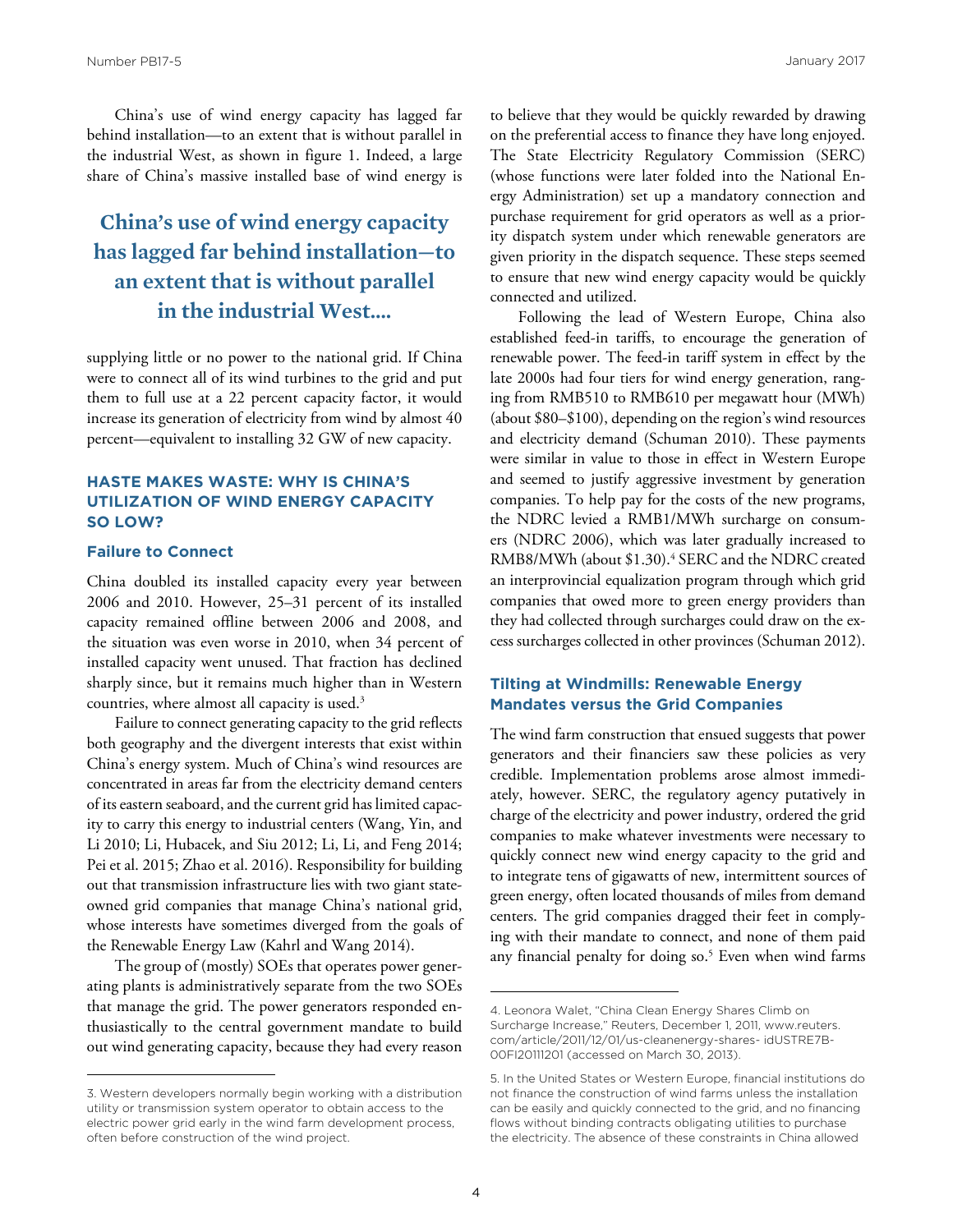were connected to the grid, their energy contributions were often rejected ("curtailed" in the language of the industry), despite the existence of government directives that supposedly required the grid companies to prioritize the dispatch of renewable energy. Surcharges levied on end-use consumers were supposed to cover connection and integration costs as well as provide feed-in tariffs to wind power producers. However, the complicated process of determining the amount owed to a particular province and the province from which that amount should be collected resulted in long delays in payments. Renewable power generators waited months, then years, to collect the payments they were owed. According to one estimate, the accounts set up to pay renewable integration costs were in arrears by more than RMB1.3 billion in 2009, and the shortfall was expected to reach RMB55 billion in the first half of 2016.<sup>6</sup>

The gap between de jure policy goals and de facto policy practice widened further as the global financial crisis led to an industrial slowdown and a sharp decline in fossil fuel prices, which made the renewable energy targets much more expensive for grid operators to meet. In principle, the Chinese government could have forced the grid companies to buy expensive renewable energy and pass on those costs to their industrial and residential customers. However, the risk of job losses was evidently too high for the country's senior leadership.<sup>7</sup> Wind farms therefore stayed off the grid, and grid operators paid little or no real penalty for curtailment. Even today grid operators are allowed to curtail wind electricity output if providing it threatens the safety or reliability of the grid. Curtailments have to be documented and explained to regulators, who possess the power to fine grid operators if they are not satisfied with the proffered explanations. To date they have imposed no fines.

The fraction of installed capacity that is not connected to the grid has fallen since peaking in 2010 (see figure 2). The sharp decline after 2010 largely reflects the delayed construction of the transmission infrastructure needed to connect some of these far-flung wind farms to the national grid. Once the missing pieces of this infrastructure were largely in place, the rate of disconnection fell significantly and almost continuously through 2015, with the decline accelerating in the most recent years.

Unfortunately, curtailment rates remained high even as the global financial crisis receded. The total amount of curtailed electricity increased by a factor of 2.75 between 2011 and 2015 (table 2). The average national curtailment rate fell dramatically between 2012 and 2014, but it rose sharply in 2015. Data from the first half of 2016 show a national curtailment rate of 21 percent—significantly higher than in any year between 2011 and 2015—and the highest curtailment rates typically lie in the second half of the year (NEA 2016c).

Higher curtailment rates cannot be blamed on a temporarily missing piece of infrastructure. The intermittency of wind energy does require that grid operators possess generating capacity that can be rapidly ramped up or down to compensate for wind variability, but grid companies have had plenty of time to set up that capacity and build their skill in deploying it.

Curtailment rates are high and rising because keeping them high serves the financial interests of the grid companies. Since 2014 the growth of China's energy-intensive industries has sharply decelerated, limiting electricity demand. At the same time, global coal prices have fallen sharply, lowering the cost of coal-powered electricity. Overestimating energy demand, the authorities permitted the construction of too many coal plants, forcing many of them to operate well below capacity. The intermittency of wind, and the need for the grid operators to purchase and dispatch the right amount of fossil energy–generated electricity to offset that intermittency, make wind power significantly more expensive for grid companies to use than coal power. Seeking to maximize their margins, the grid companies buy increasingly cheap coal energy and increase curtailment of wind energy.8 Without policy reform to change their incentives, the grid companies are likely to persist in this behavior as long as electricity demand remains weak and coal cheap circumstances that could persist for years.

wind farm construction to expand at unprecedented rates but created a lack of grid connection and a degree of curtailment that are not seen in the West.

<sup>6.</sup> Qixiu Lu, "国家能源局副局长李仰哲:截至上半年可再生能源补贴缺口 累计高达550亿元," BJX, August 12, 2016, http://guangfu.bjx.com. [cn/news/20160812/761552.shtml \(accessed on January 5, 2017\).](http://guangfu.bjx.com.cn/news/20160812/761552.shtml)

<sup>7.</sup> In addition to the problems imposed by state grid companies, developers faced a number of problems associated with wind turbine quality. Several accidents occurred in which turbines suddenly and unexpectedly went offline, hampering efforts to integrate renewable energy into the grid. The accidents reflected the lack of technological experience of many wind turbine manufacturers. Ming et al. (2014) report that 193 accidents occurred in 2011, 54 of which caused capacity losses of more than 500 MW. It is possible that these quality problems are related to China's imposition of strong local content requirements through 2009, which induced developers to use equipment manufactured by Chinese producers with limited experience.

<sup>8.</sup> There is a formal procedure in which energy demand is projected and then divided among coal power producers, providing each plant with a projected level of power it can sell to the grid, but these allocations are no more binding on grid companies than the regulators exhortations to dispatch wind energy whenever possible. No financial penalties are triggered if grid companies sharply reduce their usage of coal energy in favor of wind energy.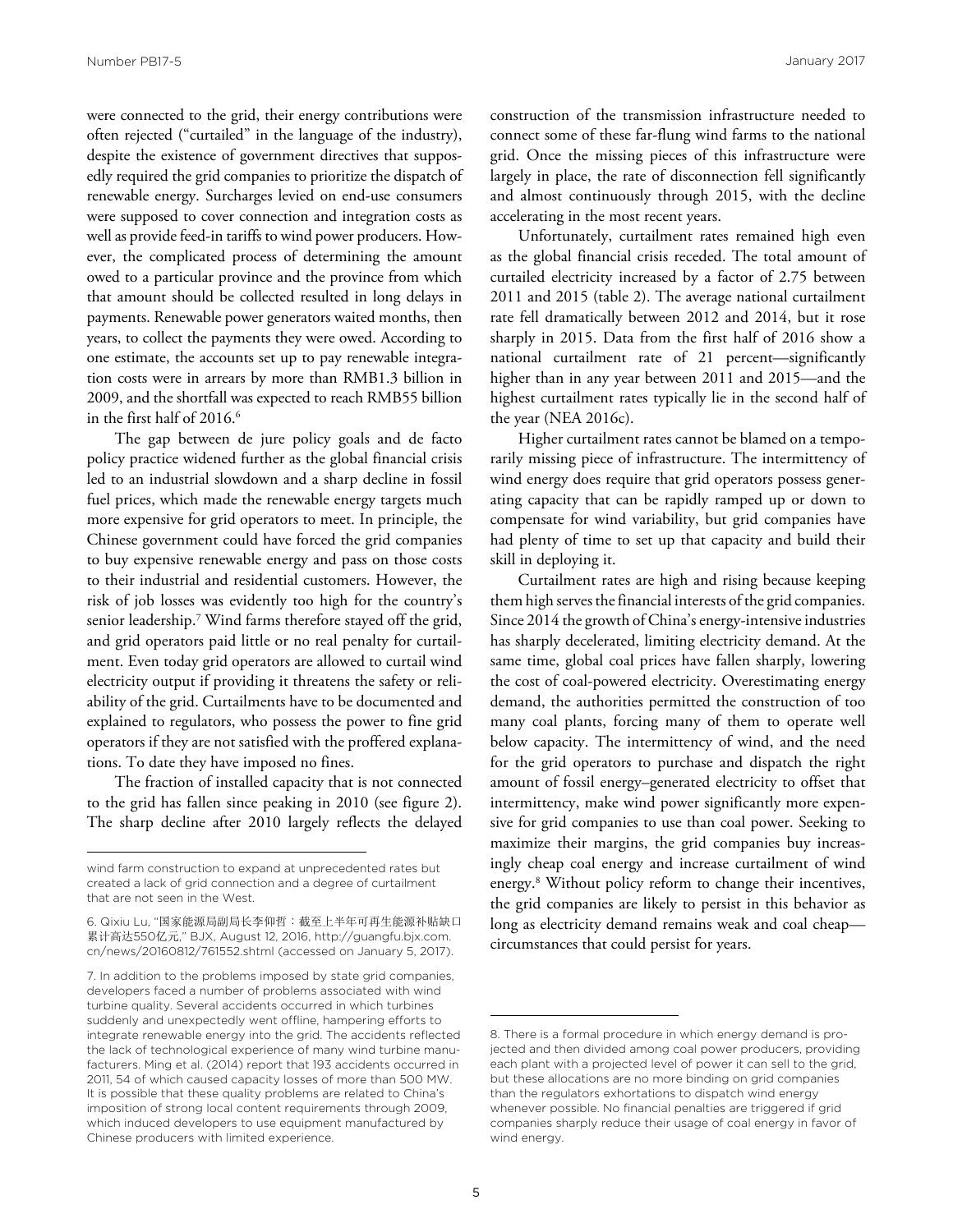

#### **Figure 2 Installed and connected wind energy capacity in China, 2006–15**

Note: The line tracks the percentage of China's wind base that is not connected to the grid. Figure produced by authors using data from CWEA (2015), LBNL (2014) for installed capacity, and CEC (2015) for connected capacity. *Source:* Lam, Branstetter, and Azevedo (2016). © IOP Publishing Ltd.

| ZV I I – I J (UWII) |             |                          |             |            |             |  |  |  |  |
|---------------------|-------------|--------------------------|-------------|------------|-------------|--|--|--|--|
| Province            | 2011        | 2012                     | 2013        | 2014       | 2015        |  |  |  |  |
| Inner Mongolia      | 6,958 (32)  | 11,335 (30) <sup>a</sup> | 6,389(20)   | 3,568(9)   | 9,100 (18)  |  |  |  |  |
| Gansu               | 2,680 (27)  | 3,024(24)                | 3,102 (21)  | 1,384 (11) | 8,200 (39)  |  |  |  |  |
| Xinjiang            | 101(3)      | 215(4)                   | 431 (5)     | 2,334(15)  | 7,100 (32)  |  |  |  |  |
| Jilin               | 696 (15)    | 2,032 (32)               | 1,572 (22)  | 1,002 (15) | 2,700 (32)  |  |  |  |  |
| Hebei               | 361(4)      | 1,765 (12)               | 2,800(17)   | 2,036 (12) | 1,900 (10)  |  |  |  |  |
| Heilongjiang        | 744 (14)    | 1,050 (17)               | 1,151 (15)  | 953 (12)   | 1,900 (21)  |  |  |  |  |
| Liaoning            | 656 (9)     | 1,129 (13)               | 528(5)      | 639(6)     | 1,200 (10)  |  |  |  |  |
| Ningxia             |             | 47(1)                    | 43(1)       |            | 1,300 (13)  |  |  |  |  |
| Yunnan              |             | 170 (6)                  | 169(4)      | 259(4)     | 300(3)      |  |  |  |  |
| Shanxi              |             | 16(1)                    |             |            | 300(2)      |  |  |  |  |
| Shandong            |             |                          |             | 99(1)      |             |  |  |  |  |
| Shaanxi             |             |                          | 37(3)       | 43(2)      |             |  |  |  |  |
| Tianjin             | 1(1)        |                          | 9(2)        | 6(1)       |             |  |  |  |  |
| Total               | 12,300 (16) | 20,822 (17)              | 16,231 (11) | 13,338 (8) | 33,900 (15) |  |  |  |  |

#### **Table 2 Curtailment of wind electricity in China, by province, 2011–15 (GWh)**

a. Average between East and West Inner Mongolia.

Note: Figures in parentheses are curtailment rates. — indicates no curtailment was reported.

*Sources:* CREIA (2012, 2013); SERC (2013); and NEA (2014, 2015, 2016b).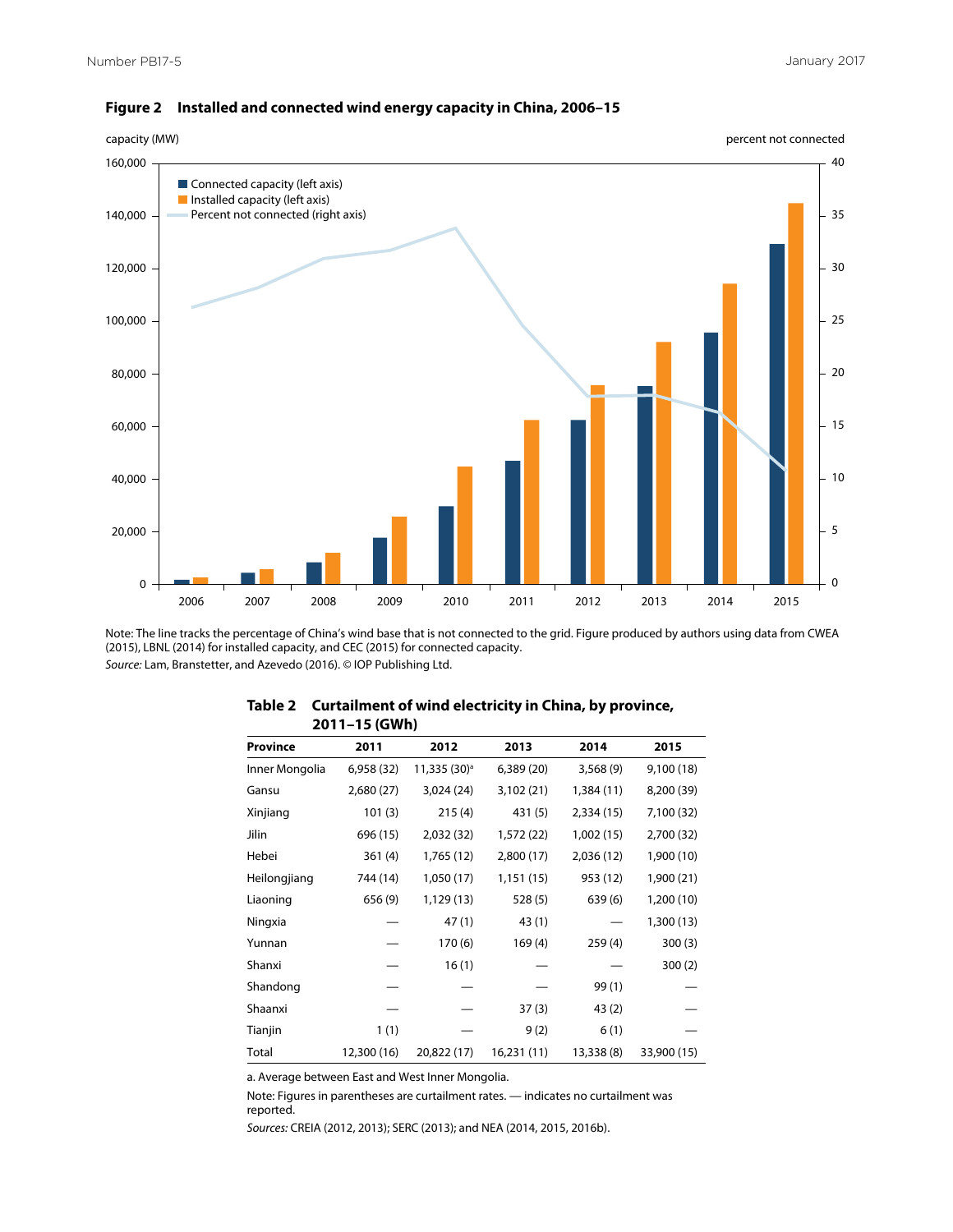#### **ESTIMATING THE COST: HOW CURTAILMENT AND LACK OF GRID CONNECTION HAVE RAISED THE PRICE OF WIND ENERGY IN CHINA**

China failed to connect a substantial share of it wind turbines to the grid and to utilize a large share of the wind power it generates. The cost of this waste of resources can be estimated by using the engineering concept of a capacity factor.

When engineers forecast the energy delivery capability of a new wind farm, they take into account local wind, grid, and power equipment conditions and construct an ex ante estimate of the amount of energy the farm will create relative to the theoretical maximum achievable if favorable wind conditions persisted around the clock all year long. Good data on these ex ante capacity factor estimates are available for China.<sup>9</sup>

The actual amount of wind energy produced by these farms is measured in order to construct ex post capacity factors, which reflect the impact of disconnection, curtailment, accidents that impede generation, and other influences, including low turbine quality or inefficient operation of equipment in the face of changing wind conditions. To separately capture the effects of grid connection issues and curtailment on the overall performance of Chinese wind farms, we report two ex post capacity factors: ex post installed and ex post connected capacity factor. The former includes all installed turbines, whereas the latter includes only capacity that is connected to the grid.<sup>10</sup>

China's ex post wind capacity factors are much lower than developers projected in their ex ante estimates. Actual power generation data yield an ex post capacity factor for 2012 for connected turbines of just 19 percent (15 percent for all installed turbines)—8 percentage points lower than the Clean Development Mechanism ex ante capacity factor and 12 percentage points lower than the capacity factors observed in the United States (EIA 2015). Had all of China's wind turbines been connected and operated at the Clean Development Mechanism estimated capacity factor,

China could have generated as much as 243 terawatt hour (TWh) of electricity—56 percent more than it did.

#### **Effect on the Levelized Cost of Electricity**

The energy engineering systems literature uses a measure known as the levelized cost of energy (LCOE) to compare energy sources and track their costs over time. The LCOE is the cost level at which electricity generation can financially break even over a project's lifetime:

$$
LCOE = \frac{\sum_{j}^{n} \frac{FC_{j} + VC_{j}}{(1+r)^{j}}}{\sum_{j}^{n} \frac{GE_{j}}{(1+r)^{j}}}
$$
(1)

capacity, its average capacity factor, and its operational time. � projected electricity generation is the product of its installed where *j* indexes the year, *FC* and *VC* indicate the project's fixed and variable investment costs, *GE* is the total amount of generated electricity, and *r* is the discount rate. A project's

In the case of wind power, a project incurs an initial fixed capital cost and subsequently some variable costs (in the form of operations and maintenance). A wind farm is typically in service for 20 years. The analysis here assumes that the discount rate is 8 percent (the China power industry's benchmark internal rate of return) and that operations and maintenance accounts for 20 percent of the total investment cost. All currency values are deflated to 2004 level using the World Bank's currency deflator for China.

The unit cost of wind capital equipment in China fell 26 percent between 2004 and 2012, from RMB8.9 million to RMB6.6 million/MW; it is among the lowest in the world. By comparison, the average project cost per unit capacity in the United States was about \$1.7 million/ MW (about RMB10.7 million/MW) in 2012 (Wiser and Bollinger  $2013$ ).<sup>11</sup>

Estimates of the LCOE depend on the capacity factor used (figure 3). Using the Clean Development Mechanism ex ante capacity factor yields an LCOE of RMB0.49/kilowatt hour (kWh) in 2006 and RMB0.39/kWh in 2012. Using ex post installed capacity factor (that is, taking into account the significant fraction of the wind base that was not connected during this period) raises the LCOE to about RMB1.03/kWh (12.8 euro cents) in 2006 and RMB0.59/ kWh (7.9 euro cents) in 2012.

<sup>9.</sup> China has been an enthusiastic participant in the Clean Development Mechanism, set up under the Kyoto Protocol, in which developing countries can sell carbon emissions reduction "credits" to rich countries with binding obligations on emissions reduction. Seeking funding for this program, many Chinese wind farms had neutral third-party engineering firms certify their ex ante capacity factor estimates. Data for wind farms scattered across China are therefore available for 2004–12.

<sup>10.</sup> In both ex post cases, the assumption that the new capacity has one year to generate electricity regardless of when the projects were completed within that year will yield lower capacity factors.

<sup>11.</sup> The Clean Development Mechanism initial investment costs include the cost of the turbine and related expenses, such as grid connection, civil works, and other miscellaneous items. The project costs reported in Wiser and Bollinger (2013, 34) "reflect turbine purchase and installation, balance of plant, and any substation and/or interconnection expenses.'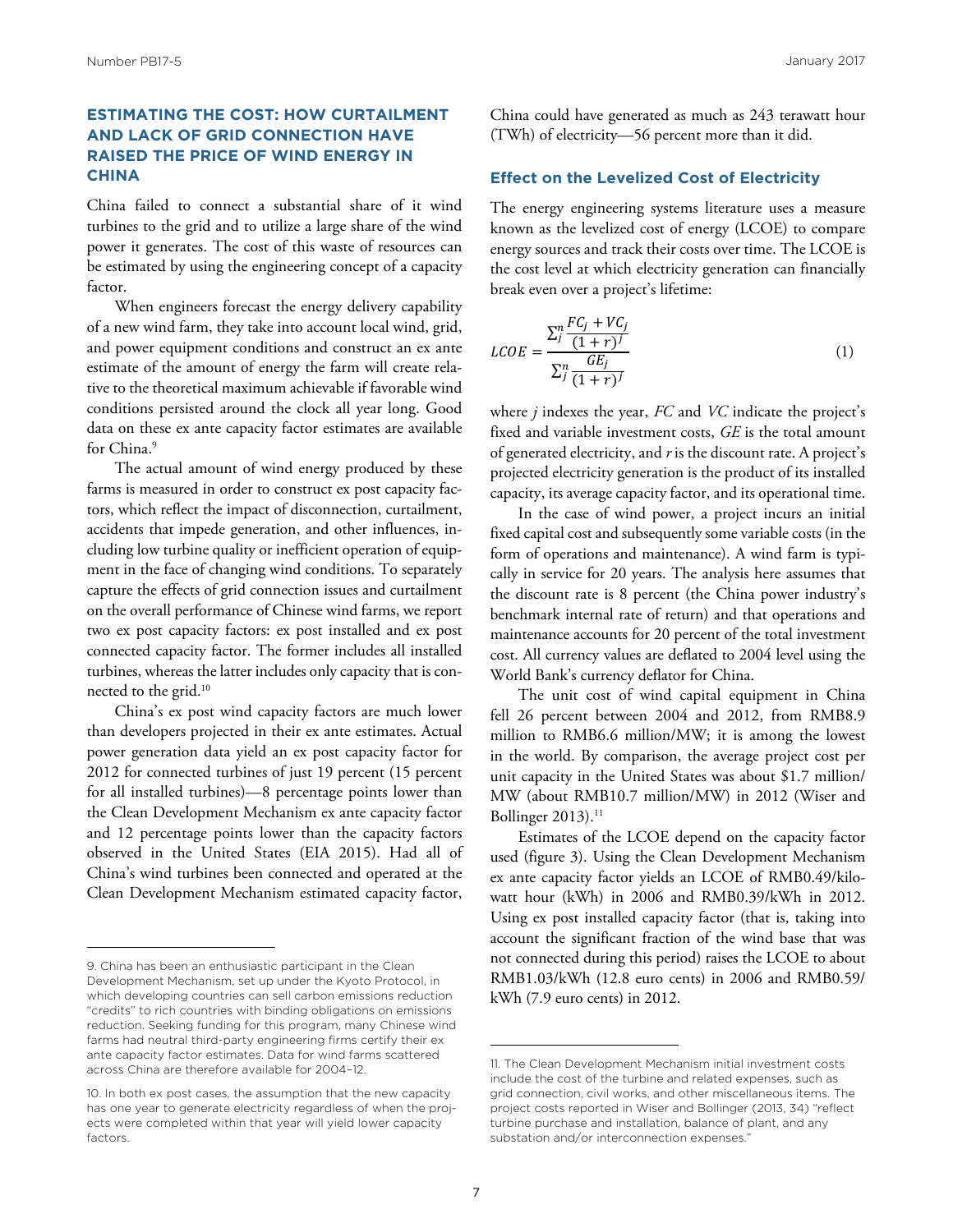

#### Figure 3 Estimated levelized cost of wind energy (LCOE) in China under different  **assumptions about capacity factors (CF), 2004-12**

*Source:* Lam, Branstetter, and Azevedo (2016). © IOP Publishing Ltd.

### **Effect on the Cost of Carbon Mitigation**  ���� � on the Cos

The cost of carbon mitigation (CCM) using wind electricity is the difference between the LCOE for wind and the LCOE for the base energy source wind replaces, divided by the carbon emission factor (EF):

$$
CCM_t = \frac{LCOE_t^w - LCOE_t^b}{EF_t} \tag{2}
$$

where *t* indexes the year. Because coal-fired power plants make up a large majority of China's electricity generating capacity, the LCOE of coal is used as the baseline. A generation cost model developed by Environmental Energy Economics (E3 2012) was used to compute the LCOE of coal in China.12 Average annual data for 5500-grade coal prices

12. To be consistent with our LCOE model using Clean Development Mechanism data, we focus on investment costs and ignore related taxes.

were obtained from Qinhuangdao Port's Free-On-Board Price.13 Annual national average utilization hours come from the China Electricity Council. As a substantial portion of China's coal power plant fleet consists of smaller-scale, less efficient "subcritical" plants, the baseline case assumes that these plants make up China's entire coal fleet. However, the number of more efficient supercritical plants is on the rise; they made up about 30 percent of China's thermal capacity in 2011 (IEA 2012). A second scenario therefore examines a fleet that consists exclusively of supercritical plants. Data for average annual emission factor comes from the Clean Development Mechanism project database.

Using Clean Development Mechanism ex ante estimates for capacity factors indicates that mitigation costs fall from RMB149.1/tCO<sub>2</sub> (€18.6) in 2004 to RMB33.7/tCO<sub>2</sub>  $(64.2)$  in 2012 for the baseline case (assuming all plants are subcritical) (solid blue line in figure 4).

Note: Computed LCOE using ex-post capacity factor is consistently higher than using ex-ante capacity factor. The China Electricity Council did not release wind electricity generation data before 2006. Plot produced by authors using data from CEC (2015) and UNEP (2015).

<sup>13.</sup> Bohai Coal Price Index (BSPI), www.cqcoal.com (accessed on February 24, 2016).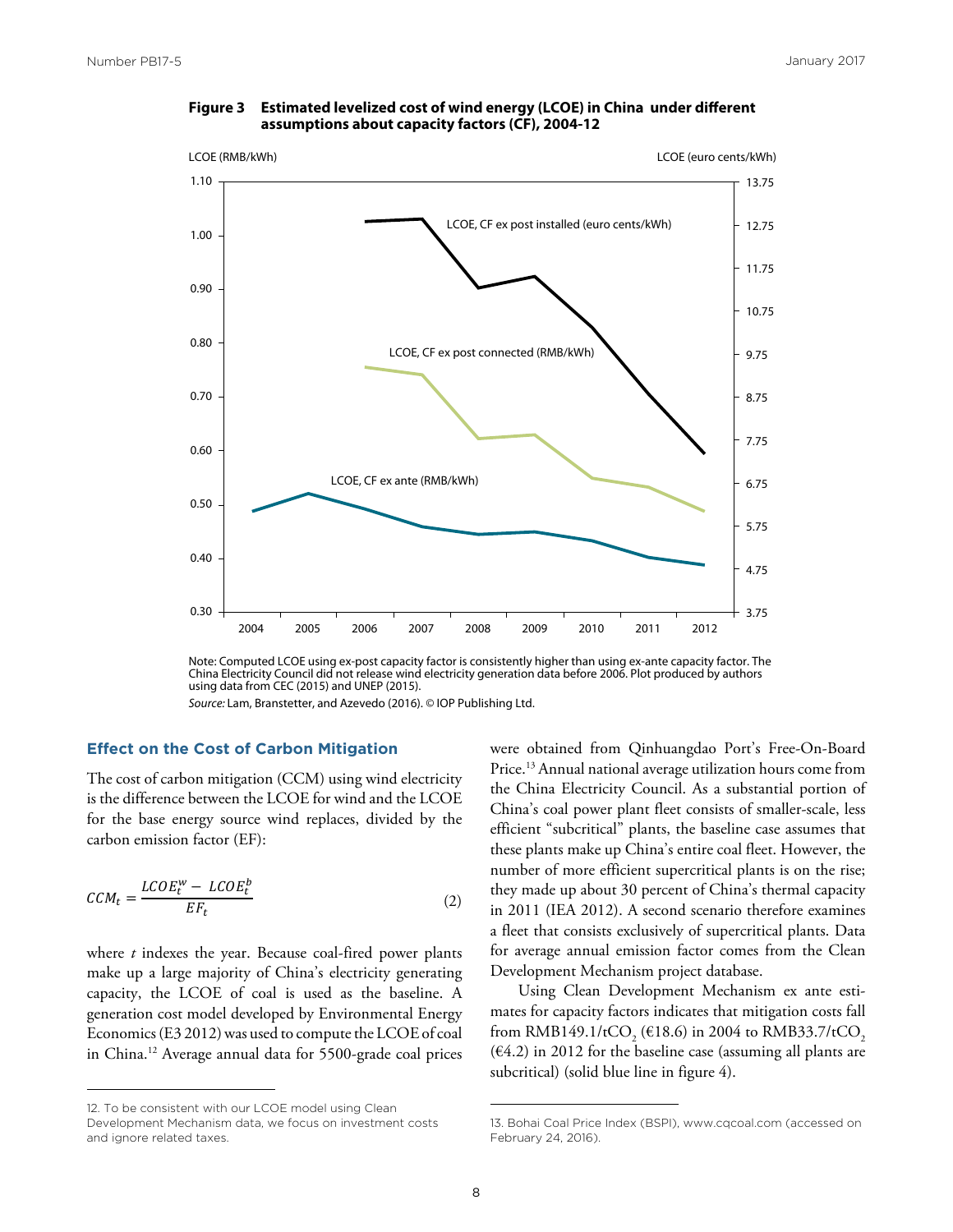#### Figure 4 Cost of carbon mitigation under different assumptions about capacity factors (CF) and  **the baseline levelized cost of energy (LCOE), 2004–12**



Note: In each capacity factor scenario, we assume the coal plants replaced by new wind power plants are either all subcritical (solid line) or all supercritical (dotted line). Plot produced by authors using data from CEC (2015) and UNEP (2015) for wind LCOE, E3 (2012) and Qinhuangdao Port's Free-On-Board Price for coal LCOE, and IGES (2015) for emission factors. The China Electricity Council did not release wind electricity generation data before 2006. All currency numbers are deflated to 2004 prices. *Source:* Lam, Branstetter, and Azevedo (2016). © IOP Publishing Ltd.

Under the ex post installed capacity factor assumption, the cost of carbon mitigation is four to six times higher than the ex ante estimates. The 2012 cost of carbon mitigation is comparable to the European emission allowance nominal price at its peak, though it is several times higher than the current market price. The cost of carbon mitigation in the past few years was probably much higher given the precipitous drop in coal prices. Lower capacity factors are also likely to have pushed up the cost of carbon mitigation.

#### **DISCUSSION AND CONCLUSIONS: CHINA'S LONG MARCH TO DECARBONIZATION**

China has struggled to turn its massive investment in new wind power generating capacity into green energy that actually feeds the grid. Despite China's strong centralized government, the powerful state-owned grid companies have consistently evaded administrative mandates that forced grid companies to act against their economic interests. Fully cognizant of the expense of linking distant wind farms to the grid, the grid's operating companies took a go-slow approach that kept much wind generating capacity off-line for years. Caught between low fossil energy prices, guaranteed generation hours for coal plants, and weak demand, grid companies at times refused to use wind energy even when it was available.

The still-large gap between installed capacity and renewable energy usage helps explain one of the painful realities of China's green energy push: After a decade of unprecedented expansion, renewables have risen from 6 percent to only 10 percent of China's total primary energy consumption—and hydropower generates 8 percentage points of that total (see table 1). These problems have pushed the cost of wind electricity and the effective cost of carbon mitigation to levels that are dramatically higher than expected.

China is a key battleground in the fight against global warming, and China's president has sought to position his country as an international leader in that fight. The ambi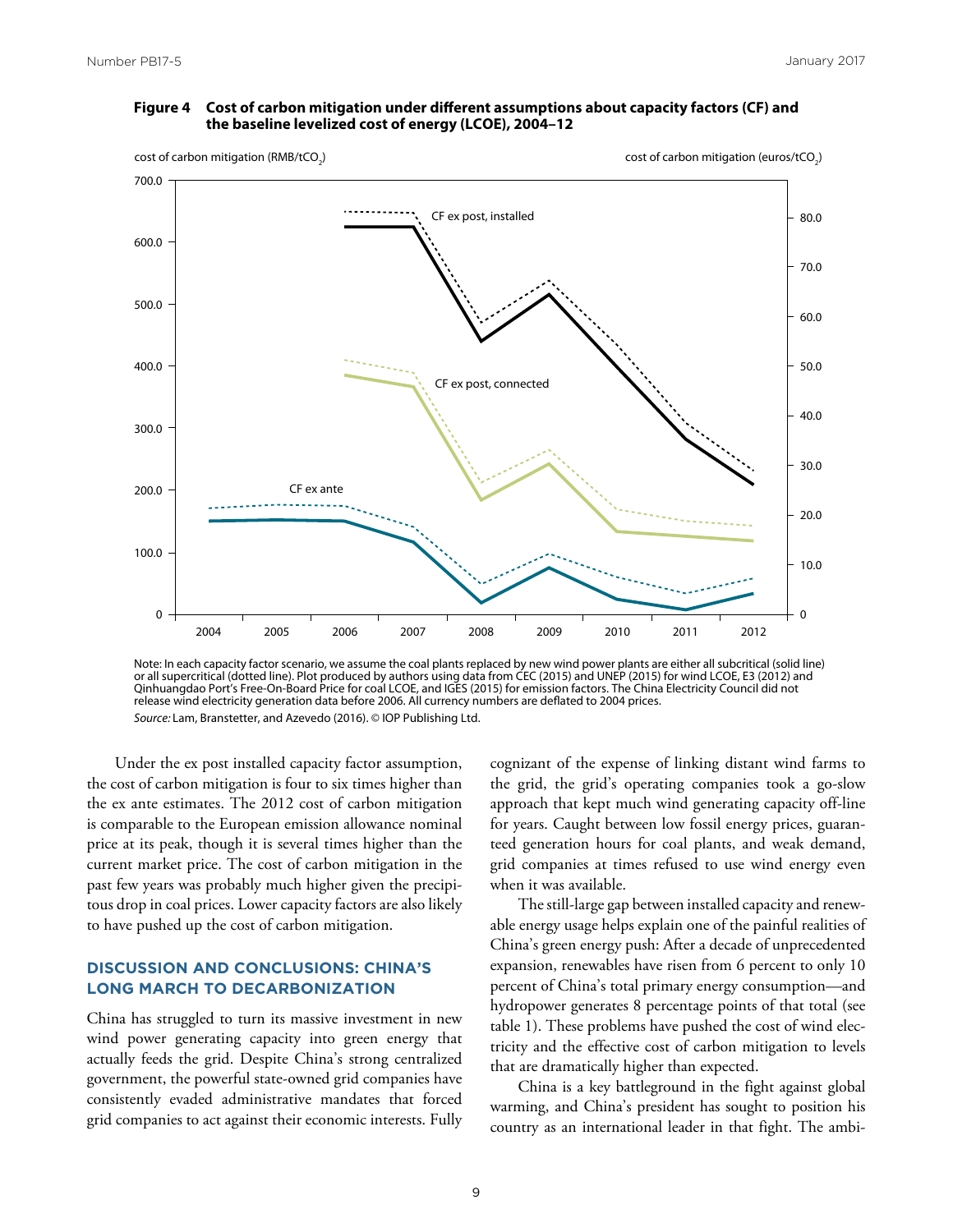tious pledges made by President Xi to curb China's carbon intensity and ramp up its renewable energy share made global headlines. China seeks to meet up to 15 percent of its primary energy consumption from nonfossil fuels by 2020, a percentage that will increase to 20 percent by 2030. To do so, China aims to install 210 GW of wind and 110 GW of solar capacity by 2020—more capacity than it added in the past five years.<sup>14</sup>

The grid connection and curtailment problems documented in this Policy Brief could prevent China from decarbonizing its energy systems even if it meets its ambitious installation targets. To meet the 2020 target, the National Energy Administration estimates that 9 percent of China's total electricity consumption must come from non-hydro renewable energy, a 4 percentage point increase from the current level (NEA 2016a).<sup>15</sup> Should grid connection and curtailment issues remain unresolved, the country's wind farms could lose as much as 50 TWh annually to curtailment, causing China to fall short of its target. Curtailment could also significantly reduce the output of solar farms, which lost 12 percent of the electricity they generated to curtailment in 2015.16

What could yield a better outcome? Under a well-organized nationwide cap-and-trade program, grid companies would have to pay more for electricity produced by carbonintensive sources—and aggressive use of carbon-free electricity would keep those costs down. The right carbon price would flip the incentives of the grid companies, causing them to embrace rather than resist green energy.

China's leaders claim that a nationwide cap-and-trade program will be in place this year. The current level of preparation would seem to put full implementation within a year out of reach.17 Implementing such a system will change the incentives of the grid companies only if carbon prices

is high enough. But raising carbon prices high enough to align the incentives of the grid companies with the nation's putative green energy goals would also raise energy costs for downstream users.<sup>18</sup> How many heavy industry jobs are President Xi and his successors willing to sacrifice on the altar of climate change mitigation?19 China's history in this regard is not reassuring.20

Current macroeconomic trends present daunting challenges as China pushes forward with its ambitious renewable energy development plans. China's economic growth has slowed substantially in recent years. Electricity consumption has stagnated as China's heavy industrial sector has slowed far more than the overall economy. In 2015 China's economy grew 6.9 percent, according to official statistics, $21$  but its electricity consumption increased just 0.5 percent. The tepid increase in energy demand coupled with a business-as-usual increase in supply have led to a sharp reduction in utilization rates across all energy sources. Unexpectedly low prices of fossil energy could make the green energy targets more expensive to attain at a time of weak industrial demand and economic uncertainty, particularly in the absence of a sufficiently high carbon price. If capacity building continues, a gap between capacity and utilization can be expected to be a hallmark of China's massive wind power industry for years to come.

<sup>14.</sup> Ma Tianjie, "China Outdid Itself Again in Setting 2020 Low-Carbon Targets," chinadialogue, January 5, 2017, www. [chinadialogue.net/blog/9113-All-eyes-on-China-s-13th-Five-Year-](www.chinadialogue.net/blog/9113-All-eyes-on-China-s-13th-Five-Year-Plan-for-energy/en)Plan-for-energy/en (accessed on January 6, 2017).

<sup>15.</sup> This share was 2.2 percent in 2011.

<sup>16.</sup> Anonymous, "去年我国"弃光率"12.6% 管理层出台全额保障收 购办法," China Net, June 2, 2016, http://finance.china.com.cn/ [industry/energy/xnyhb/20160602/3750193.shtml \(accessed](http://finance.china.com.cn/industry/energy/xnyhb/20160602/3750193.shtml) on January 5, 2017).

<sup>17.</sup> China has seven pilot emission trading systems, in Beijing, Tianjin, Shanghai, Chongqing, Shenzhen, Hubei, and Guangdong (Zhang et al. 2014). Each pilot was designed locally, with inputs from stakeholders, including provincial and municipal government officials; thought leaders in industry, think tanks, and universities; and others. Allowances and offsets are permitted only to trade on local emissions exchanges. Prices range from RMB23/ton (\$3.39) in Hubei to RMB72/ton (\$10.62) in Shenzhen (Ge 2014). Trading volume is typically low, primarily because of the overallocation of allowances.

<sup>18.</sup> Under current plans, firms from eight sectors (power, petrochemicals, chemicals, iron and steel, nonferrous metal, building production and materials, pulp and paper, and aviation) and 18 subsectors would be included in China's national emission trading system (Swartz 2016). The NDRC will set the total allowances, which will initially be allocated through a free allocation/ auction system. Over time an auction-only system will be used, in which credits that are not used for compliance can be exchanged or traded. It is unclear how many allowances the NDRC intends to introduce or what the intended price of carbon will be. Conversations with people involved suggest that \$12/ton is the intended price floor. This price is much lower than the conservative \$20 cost of carbon mitigation estimated by the authors.

<sup>19.</sup> Many financial analysts who follow the Chinese economy expect it to grow more slowly than President Xi's ambitious growth targets presume. A shortfall in growth—especially one coupled with sharply rising unemployment in the heavy industrial sector—would create political problems for Xi's administration.

<sup>20.</sup> In the aftermath of the global financial crisis, the Chinese government looked the other way as grid companies ignored mandates requiring grid connection of the new wind farms and dispatch of green energy.

<sup>21.</sup> Magnier Mark, "China's Economic Growth in 2015 Is Slowest in 25 Years," *Wall Street Journal*, January 19, 2016, www.wsj. [com/articles/china-economic-growth-slows-to-6-9-on-year](www.wsj.com/articles/china-economic-growth-slows-to-6-9-on-year-in-2015-1453169398)in-2015-1453169398 (accessed on January 23, 2016).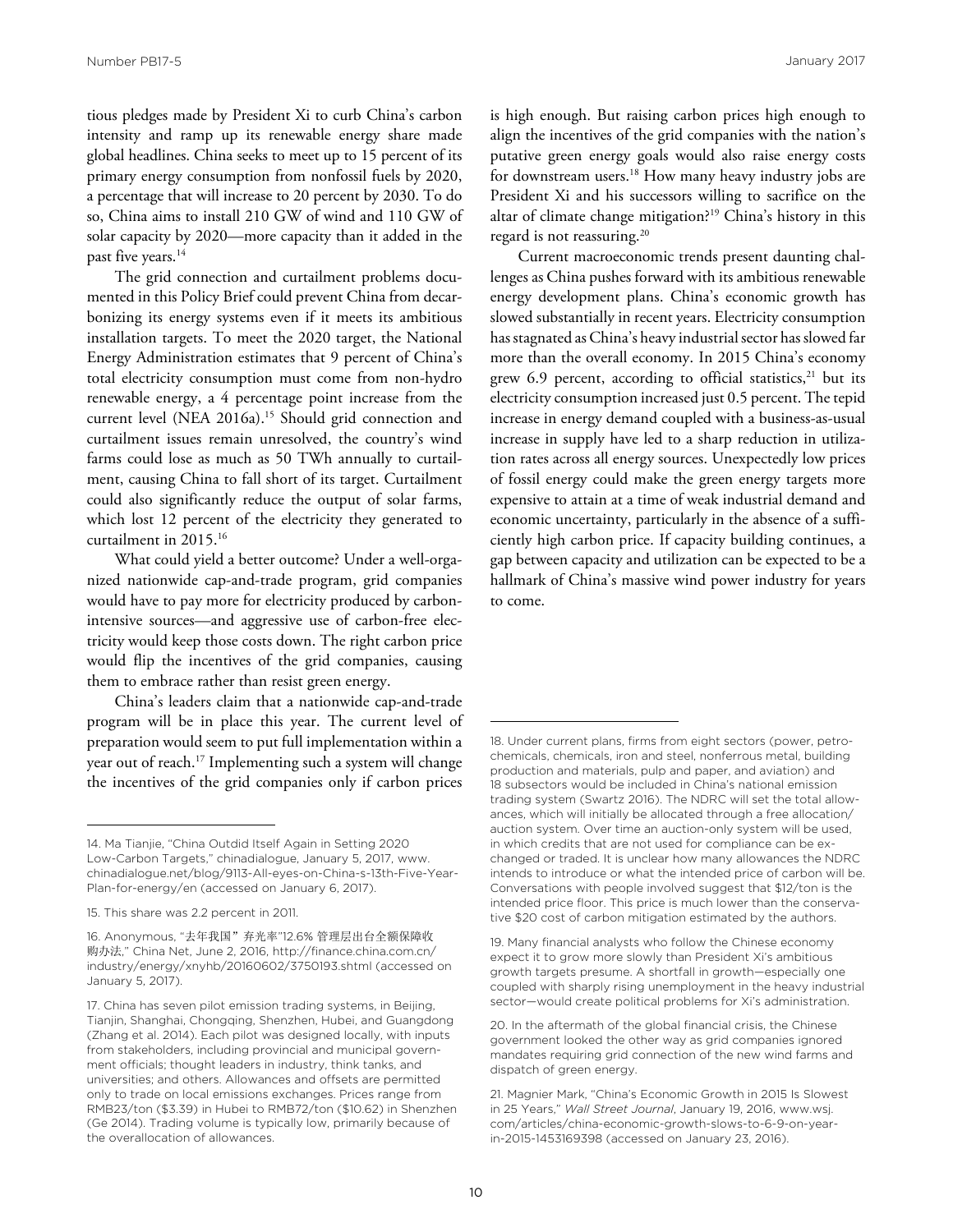#### **REFERENCES**

AWEA (American Wind Energy Association). 2015. *AWEA US Wind Industry 2014 Market Report.* Available at www.awea. [org/Resources \(accessed on September 25, 2015\).](www.awea.org/Resources) 

BP. 2015. Statistical Review of World Energy 2015. Available www.bp.com/en/global/corporate/energy-economics/ [statistical-review-of-world-energy.html \(accessed on March](www.bp.com/en/global/corporate/energy-economics/statistical-review-of-world-energy.html) 30, 2016).

CEC (China Electricity Council). 2015. *Electricity Industry Operations Status 2006–2015.* Available at www.cec.org.cn/gui[huayutongji/gongxufenxi/dianliyunxingjiankuang \(accessed](www.cec.org.cn/guihuayutongji/gongxufenxi/dianliyunxingjiankuang)  on January 25, 2016).

CREIA (China Renewable Energy Industries Association). 2012. *2012 China Wind Power Outlook.* Available at www. [creia.net/publish/report \(accessed on November 23, 2015\).](www.creia.net/publish/report)

CREIA (China Renewable Energy Industries Association). 2013. *2013 Annual Review and Outlook on China Wind Power*. Available at www.creia.net/publish/report (accessed on November 23, 2015).

CREIA (China Renewable Energy Industries Association). 2015. *China Wind Power Installation Statistics January–June 2015.* Available at www.creia.net/news/headline/938.html (accessed on December 15, 2015).

CWEA (China Wind Energy Association). 2008–15. *2007–2014 China's Wind Power Installed Capacity Statistics.* Available at www.cwea.org.cn/upload (accessed on April 18, 2015).

E3 (Energy + Environmental Economics). 2012. *Generation Cost Model for China.* Available at https://ethree.com/public\_ [projects/generation\\_cost\\_model\\_for\\_china.php \(accessed](https://ethree.com/public_projects/generation_cost_model_for_china.php)  on January 25, 2016).

EIA (Energy Information Administration). 2015. *Electricity Data Browser*[. Available at www.eia.gov/electricity/data/](www.eia.gov/electricity/data/browser) browser (accessed on October 2, 2015).

Ge, Xing'an. 2014. State and Trends of Shenzhen Carbon Market. China Emissions Exchange presentation, October 9. [Available at www.iea.org/media/workshops/2014/23XING\\_](www.iea.org/media/workshops/2014/23XING_ANGEStateandTrendsofShenzhenCarbonMarket.pdf) ANGEStateandTrendsofShenzhenCarbonMarket.pdf (accessed on October 19, 2016).

GWEC (Global Wind Energy Council). 2012. *China Wind Energy Outlook*, ed. L. Junfeng, F. Cai, L. Qiao, H. Xie, H. Gao, [X. Yang, W. Tang, W. Wang, X. Li 1–85. Available at www.](www.gwec.net/publications/country-reports/china-wind-energy-outlook-2012/) gwec.net/publications/country-reports/china- wind-energyoutlook-2012/ (accessed on June 3, 2013).

IEA (International Energy Agency). 2012. *Technology Roadmap: High-Efficiency, Low-Emissions Coal-Fired Power Generation*. Available at www.iea.org/publications/freepublications/publication/technology-roadmap-high-efficiencylow-emissions-coal-fired-power-generation.html (accessed on February 28, 2016).

IGES (Institute for Global Environmental Strategies). 2015 *List of Grid Emission Factors*. Available at http://pub.iges.or.jp/ (accessed on August 3, 2015).

Kahrl, Fredrich, and Wang Xuan. 2014. *Integrating Renewable Energy into Power Systems in China: A Technical Primer. Power System Operations*. Beijing: Regulatory Assistance Project. Available at www.raponline.org/document/download/id/7459 (accessed on October 4, 2015).

Kirkegaard Jacob F., Thilo Hanemann, and Lutz Weischer. 2009. *It Should Be a Breeze: Harnessing the Potential of Open Trade and Investment Flows in the Wind Energy Industry*. Working Paper 09-14. Washington: Peterson Institute for International Economics.

Lam, Long, Lee Branstetter, and Inês Azevedo. 2016. China's Wind Electricity and Cost of Carbon Mitigation Are More Expensive than Anticipated. *Environmental Research Letters* 11, no. 8: 1–11.

LBNL (Lawrence Berkeley National Laboratory). 2014. *China Energy Databook Version 8.* Available at https://china.lbl. [gov/research-projects/china-energy-databook \(accessed on](https://china.lbl.gov/research-projects/china-energy-databook) July 6, 2015).

Li Cun-bin, Li Peng, and Feng Xia. 2014. Analysis of Wind Power Generation Operation Management Risk in China. *Renewable Energy* 64: 266–75.

Li, X, K. Hubacek, and Y. L. Siu. 2012. Wind Power in China: Dream or Reality? *Energy* 37: 51–60.

Lewis, Joanna. 2013. *Green Innovation in China: China's Wind Power Industry and the Global Transition to a Low-Carbon Economy.* New York: Columbia University Press.

Ming Zeng, Ximei Liu, Yulong Li, and Lilin Peng. 2014. Review of Renewable Energy Investment and Financing in China: Status, Mode, Issues and Countermeasures. *Renewable and Sustainable Energy Reviews* 31: 23–37.

NDRC (National Development and Reform Commission). 2006. *Interim Measures on Renewable Energy Electricity Prices and Cost Sharing Management.* Available at www.gov. [cn/ztzl/2006-01/20/content\\_165910.htm \(accessed on Janu](www.gov.cn/ztzl/2006-01/20/content_165910.htm)ary 18, 2014).

NDRC (National Development and Reform Commission). 2007. *Mid- and Long-Term Development Plan for Renewable Energy*. Available at www.ccchina.gov.cn/WebSite/CCChina/ [UpFile/2007/20079583745145.pdf \(accessed on January 18,](www.ccchina.gov.cn/WebSite/CCChina/UpFile/2007/20079583745145.pdf) 2104).

NEA (National Energy Administration). 2014. *2013 Wind Energy Industry Continues to Hold Fast and Steady Development Trends.* Available at www.nea.gov.cn/2014- 03/06/c\_133166473.htm (accessed on September 25, 2014).

NEA (National Energy Administration). 2015. *2014 Wind Energy Industry Monitoring Situation*. Available at www.nea.gov. [cn/2015-02/12/c\\_133989991.htm \(accessed on June 7, 2015\).](www.nea.gov.cn/2015-02/12/c_133989991.htm)

NEA (National Energy Administration). 2016a. *Guidance on the Establishment of the Goals of Renewable Energy Development and Utilization*. Available at http://zfxxgk.nea.gov.cn/ [auto87/201603/t20160303\\_2205.htm \(accessed on Septem](http://zfxxgk.nea.gov.cn/auto87/201603/t20160303_2205.htm)ber 20, 2016).

NEA (National Energy Administration). 2016b. *2015 Statistics on Wind Industry Development*. Available at www.nea.gov. [cn/2016-02/02/c\\_135066586.htm \(accessed on February 5,](www.nea.gov.cn/2016-02/02/c_135066586.htm) 2016).

NEA (National Energy Administration). 2016c. *Wind Energy Grid Connection and Distribution Situation in the First Half of 2016.* [Available at www.nea.gov.cn/2016-07/27/c\\_135544545.](www.nea.gov.cn/2016-07/27/c_135544545.htm) htm (accessed on October 15, 2016).